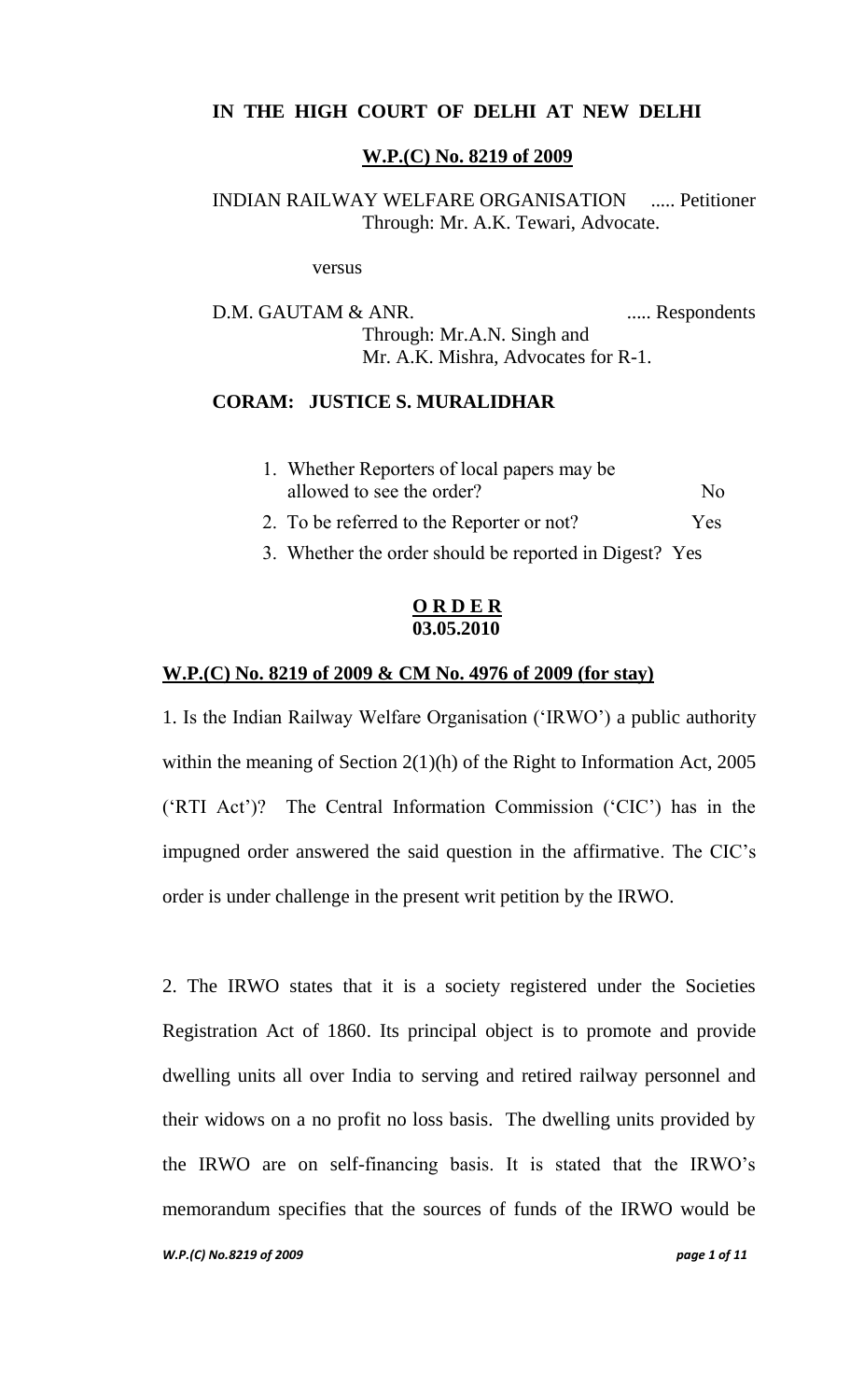predominantly and chiefly from nationalized and commercial banks. It is submitted that IRWO receives no grant from the Railway Board or the Central Government. It received a loan of Rs. 10 crores from the Ministry of Railways which has since been repaid. A loan of Rs. 6 crores was taken from the Railway public sector undertakings (PSUs) of which only Rs. 1.2 crores remains to be paid. IRWO submits that its affairs are administered by a governing body of which the Member (Staff) Railway Board is the exofficio Chairman. It is submitted that the IRWO is neither an agent nor an instrumentality of State within the meaning of Article 12 of the Constitution of India. It maintains that there is neither a deep nor a pervasive control of the IRWO by the Indian Railways or the Ministry of Railways. There is no substantial funding of the IRWO either directly or indirectly by funds provided by the appropriate government, i.e the central government.

3. In the impugned order, the CIC has highlighted the following factors for concluding that IRWO is a "public authority" within the meaning of Section  $2(1)$  (h) of the RTI Act:

(a) IRWO is indirectly owned, controlled and substantially financed by the Railway Board and the Ministry of Railways.

(b) The initiation of the registration of the IRWO was by the Ministry of Railways. The basic infrastructure including land was also provided by the Railway Board and the Ministry of Railways.

(c) The initial loan of Rs.10 crores and the loans by the Railway PSUs constituted indirect financing of the IRWO.

(d) Property provided to the IRWO for its head quarters in Delhi was at a

*W.P.(C) No.8219 of 2009 page 2 of 11* very nominal rate and that also constituted indirect financing by the central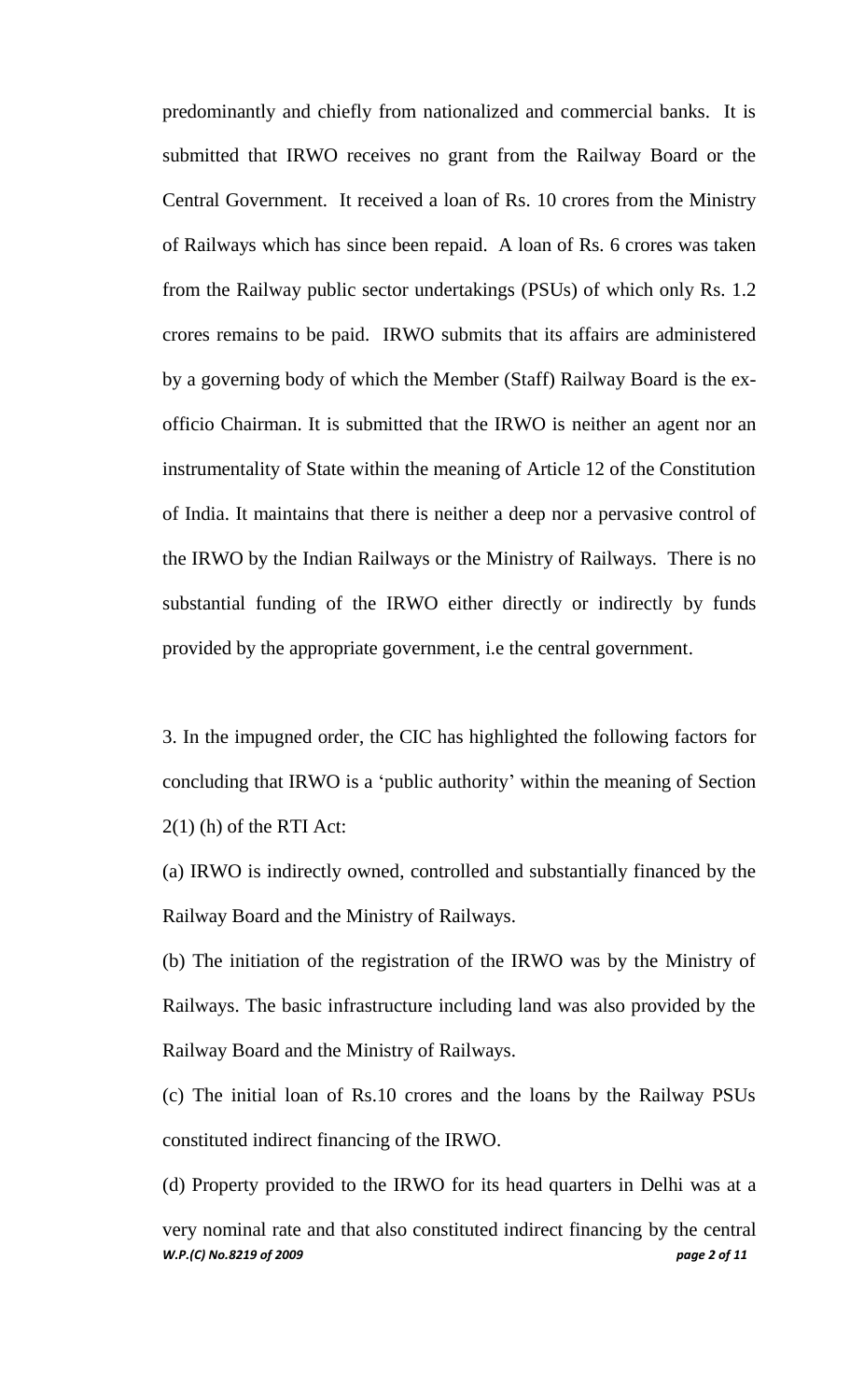government.

(e) IRWO works for the welfare of Railway employees and if a regime of transparency is ushered, the faith of Railway employees in it would be strengthened.

4. Learned counsel for the Petitioner submits that the IRWO had written to the Adviser, Land and Amenities, Railway Board on  $10^{th}$  May 2006 pointing out why it was not a public authority under Section 2(1)(h) of the RTI Act. No reply in response thereto was received from the Railway Board. On the other hand, at a meeting held to discuss the question of granting of loan to the IRWO by the Ministry of Railways, the Railway Board opined as under:

> "IRWO is an independent organization. Ministry of Railway does not give any grant or loan to an independent organization. It cannot form part of our budget.

> It is correct that financial assistance was provided in 1989-90. But that was with the approval of the Ministry of Finance. In this case also it has to be with the approval of Ministry of Finance.

> Further, as per the extant orders on `New Service/New Instrument of Service", loans to be provided to Public/Private institutions require Parliament's approval."

5. It is submitted that it is not as if IRWO is granted a loan by the Ministry of Railways as and when it raises a demand. The Ministry of Railways exercises no control, whether administrative or financial, over the working of the IRWO. There are only 4 officials in the Ministry of Railways in ex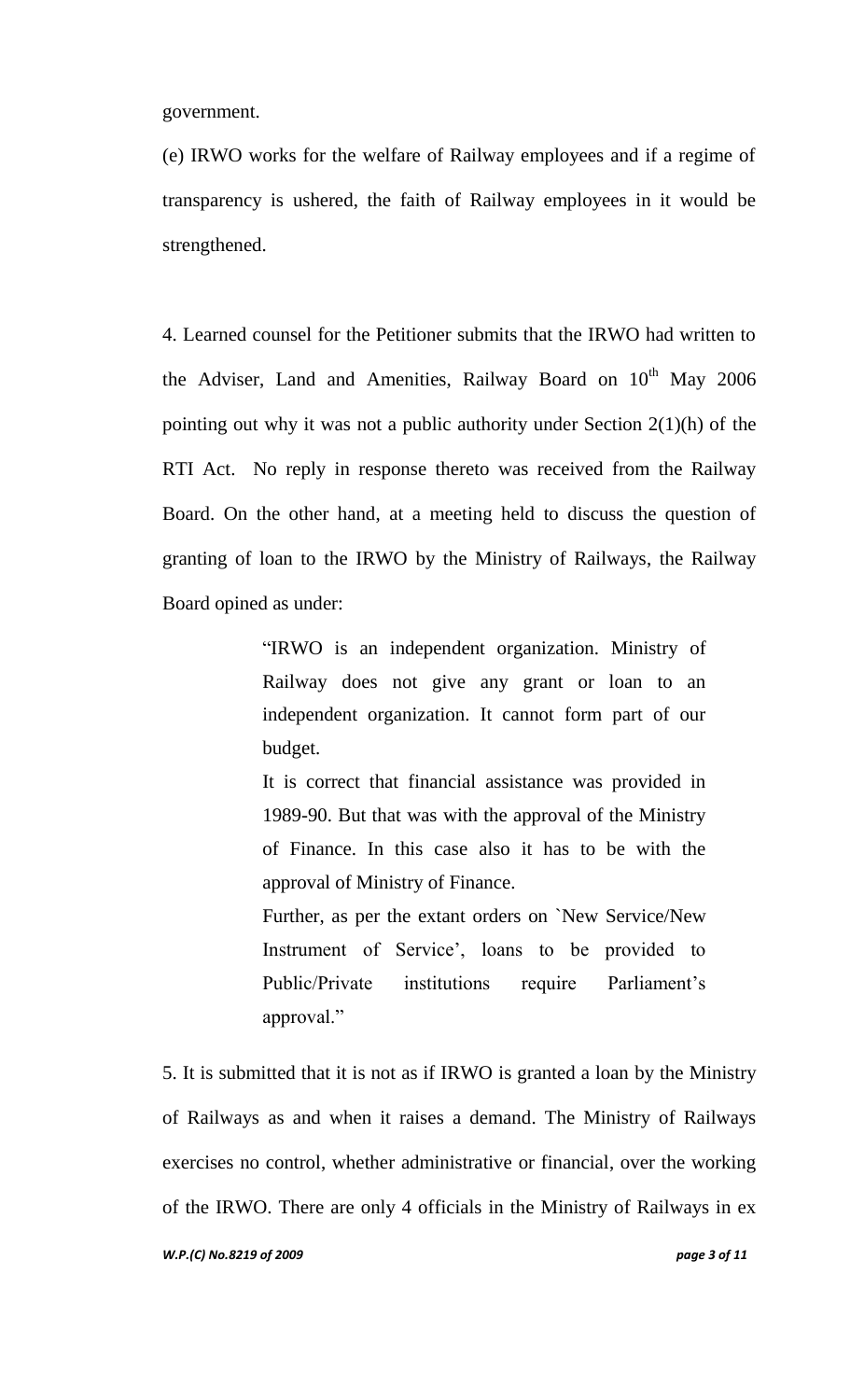officio capacity out of the total 19 members in the governing body of the IRWO while the others are non-government members. No member of the governing body is nominated by the central government and no member can be removed by the central government. It is, therefore, submitted that there is no control of the IRWO by the central government. There is also no substantial financial assistance received by the IRWO from the Ministry of Railways.

6. Learned counsel for Respondent No. 1, on the other hand, highlights several other factors which make the IRWO a public authority for the purposes of the RTI Act. First, the Union Railway Minister in a budget speech made in Parliament in 1989-90 announced the registration of the IRWO and highlighted the fact that it had started its activities with a loan of Rs. 3 crores provided by the Ministry of Finance. Further, a sum of Rs. 10 crores had been proposed as a loan to the IRWO by way of capital in the Railway Budget of 1990-91. Secondly, in the registration process of the Society, the Ministry of Railways was the sole sponsor. The relevant extracts of the registration papers including a letter dated  $20<sup>th</sup>$  September 1989 written by the Member (Staff) of the Railway Board to the Registrar of Societies stating that the "Ministry of Railways have decided to set up a Society to be known as Indian Railways Welfare Organisation…" is relied upon.

7. Thirdly, as regards the management and control which the Ministry of Railways/Railway Board exercises over the IRWO, the following factors are highlighted:

*W.P.(C) No.8219 of 2009 page 4 of 11* Chairman, Railway Board is the Patron of the IRWO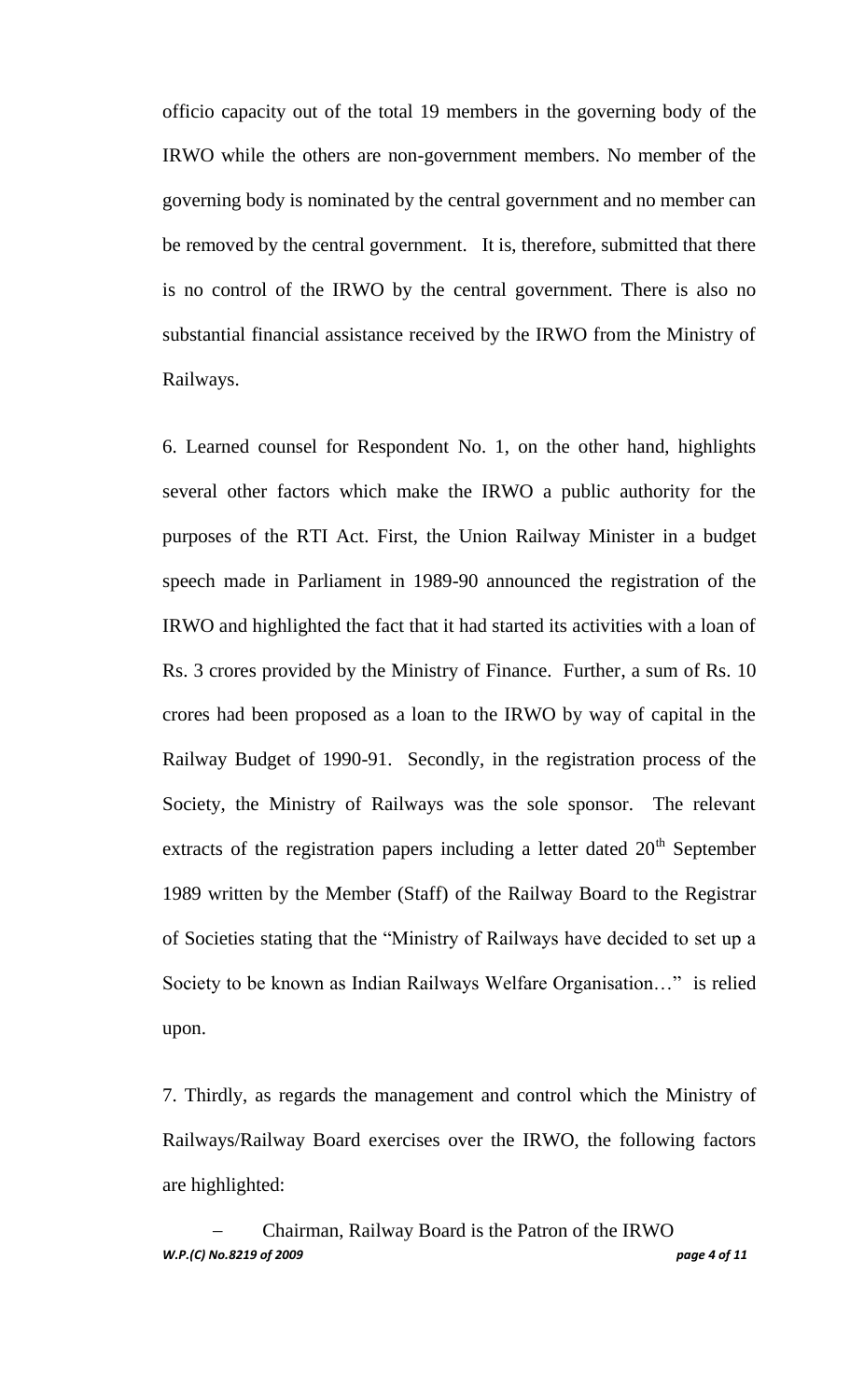- Member (Staff) Railway Board is the ex-officio Chairman IRWO and is a member of its Governing Body
- Executive Director, Establishment, Railway Board is a member of the Governing Body
- Executive Director, Finance, Railway Board is a member of the Governing Body
- Executive Director/Adviser, Land Management is a member of the Governing Body
- Managing Director, IRWO is appointed by nomination by its Patron (who is the Chairman, Railway Board) and the MD is a member of the Governing Body
- Director (Technical) IRWO is appointed by nomination by Member (Staff), Railway Board (who is the Chairman, IRWO) and is a member of the Governing Body
- Director (Finance) IRWO is appointed by nomination by the Member (Staff) Railway Board (who is the Chairman, IRWO) and is a member of the Governing Body
- Four co-opted Members in the Governing Body of IRWO are nominated/approved by the Chairman, Railway Board who is also the Patron, IRWO
- IRWO Grievance Committee (a permanent body) is chaired by the Adviser, Land and Amenities, Railway Board, who is a member of the Governing Body of the IRWO. He is also the Head of the Land and Amenities Directorate of the Railway Board.
- All issues of the IRWO including appointment of Directors, terms and conditions of their service including their tenure, house rent etc., demands and representations of IRWO employees are processed by the Land and Amenities Directorate of the Railway Board. IRWO was instructed to submit all cases to that Directorate requiring approval of the Railway Board.

*W.P.(C) No.8219 of 2009 page 5 of 11* 8. As regards financial assistance, apart from the above factors, it is pointed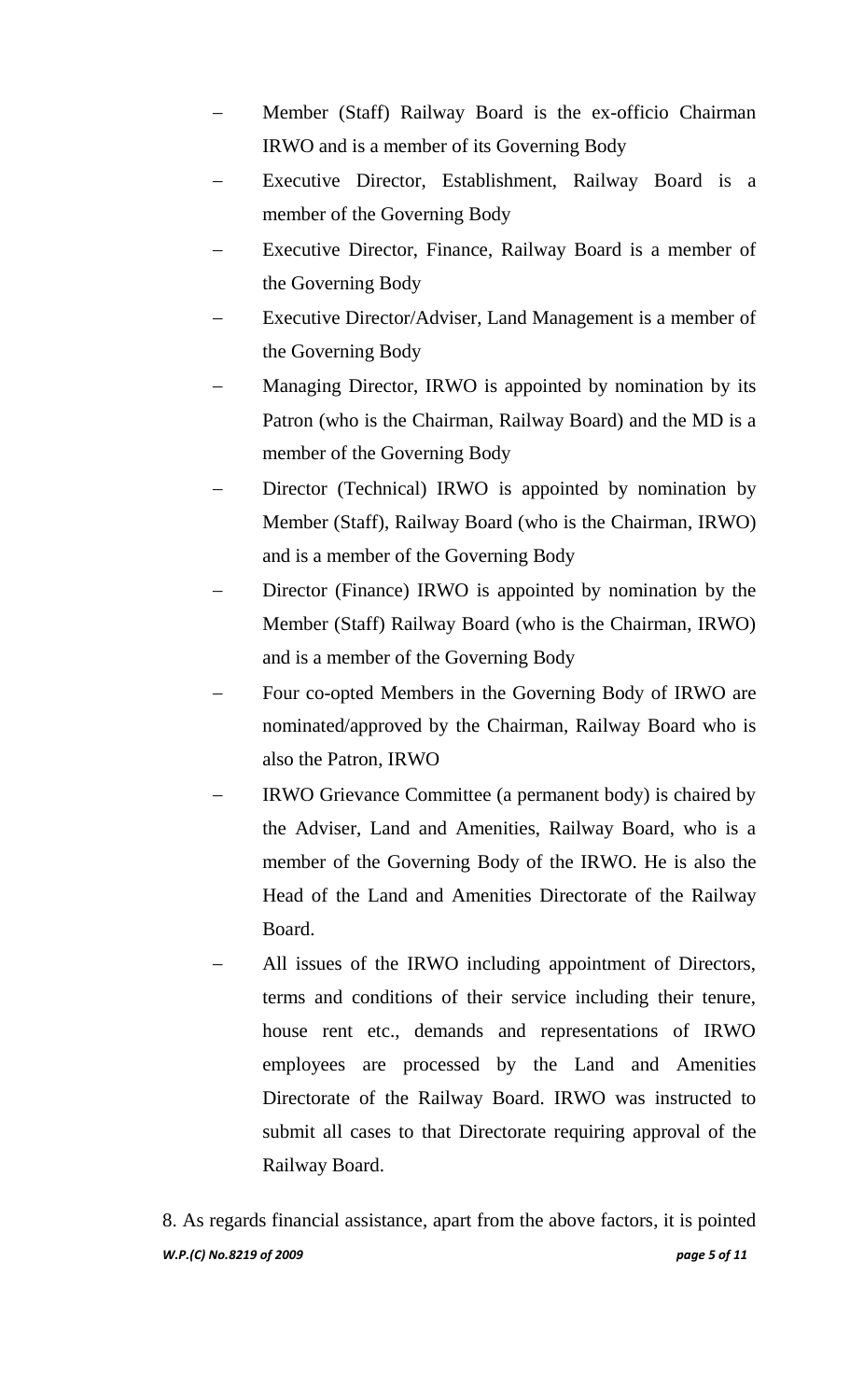out that in 1998 on the request of the IRWO some of the PSUs of the Ministry of Railways i.e. IRCON, RITES and CONCOR were directed to give Rs. 2 crores each as soft loan to the IRWO. Further a request for a loan of Rs.100 crores was considered by the Ministry of Railways recently. It is also pointed out that the Railway Board sanctions complimentary passes to officers and staff of IRWO every year. There are 14 sets of passes for the Managing Director/Directors, 15 sets of passes for General Managers, 15 sets of posts for other officers and staff. Importantly, it is pointed out that the IRWO has its Corporate Office (Headquarters) in Delhi and a number of Zonal Offices which have been provided land/office accommodation by the Ministry of Railways on either very nominal charges or without any charges. A list of 9 such offices has been set out in the counter affidavit in the present writ petition. As far as Delhi is concerned, it is pointed out that office space has been provided for the headquarters of the IRWO in the Delhi Railway Office Complex, Shivaji Bridge (Minto Bridge) behind Shankar Market, New Delhi on licence basis for 21 years for just Rs.12,400 for approximately 3,000 sq. ft. area. The market rent could be at least Rs. 3 lakhs per month or Rs. 36 lakhs per year. There are other factors highlighted in the counter affidavit to show that in fact it is the Ministry of Railways and/or the Railway Board that controls the IRWO. It is therefore submitted that the IRWO answers the description of a public authority under Section 2(1)(h) of the RTI Act.

*W.P.(C) No.8219 of 2009 page 6 of 11* 9. The above submissions have been considered. There is no denial by the IRWO that it is a society which was formed by a letter written by the Member (Staff), Railway Board to the Registrar of Societies. However, the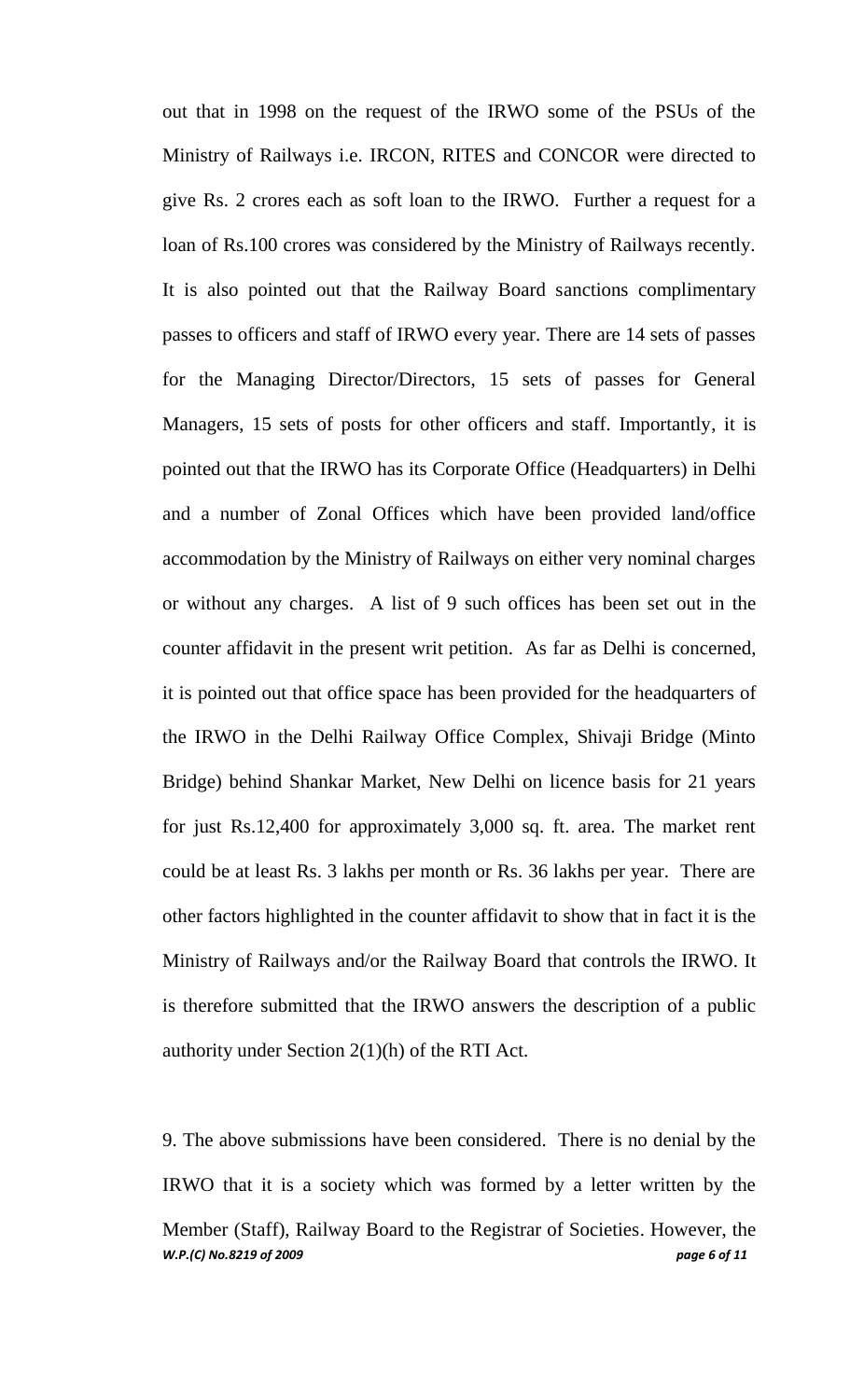said letter is sought to be explained away by saying that the Member (Staff) was not perhaps aware of the legal status of IRWO. This Court is unable to appreciate this submission. The question is not whether the person who sent that letter was aware of the legal status but whether in fact it was the Indian Railways which formed the society. On that score, there appears to be no doubt.

10. Section 2(1)(h) of the RTI Act defines the expression "public authority" to mean any authority or body or institution of self-government established or constituted by a law made by the Parliament or State Legislature or by a Notification or order by the appropriate Government and includes under Section  $2(1)(h)$  (d) (i) and (ii):

(i) body owned, controlled or substantially financed;

(ii) non-Government organization substantially financed, directly or indirectly by funds provided by

the appropriate Government;

11. As far as the present case is concerned, the question can be approached from two angles. The first is whether IRWO is **controlled** by the appropriate Government. The second is whether as a non-governmental organisation it is substantially financed directly or indirectly by funds provided by the central government.

12. In a judgment dated  $7<sup>th</sup>$  January 2010 of the learned Single Judge of this Court in *Indian Olympic Association v. Veeresh Malik* [W.P.(C) No. 876

*W.P.(C) No.8219 of 2009 page 7 of 11* of 2007] it has been observed, in the context of Section 2(h) as under: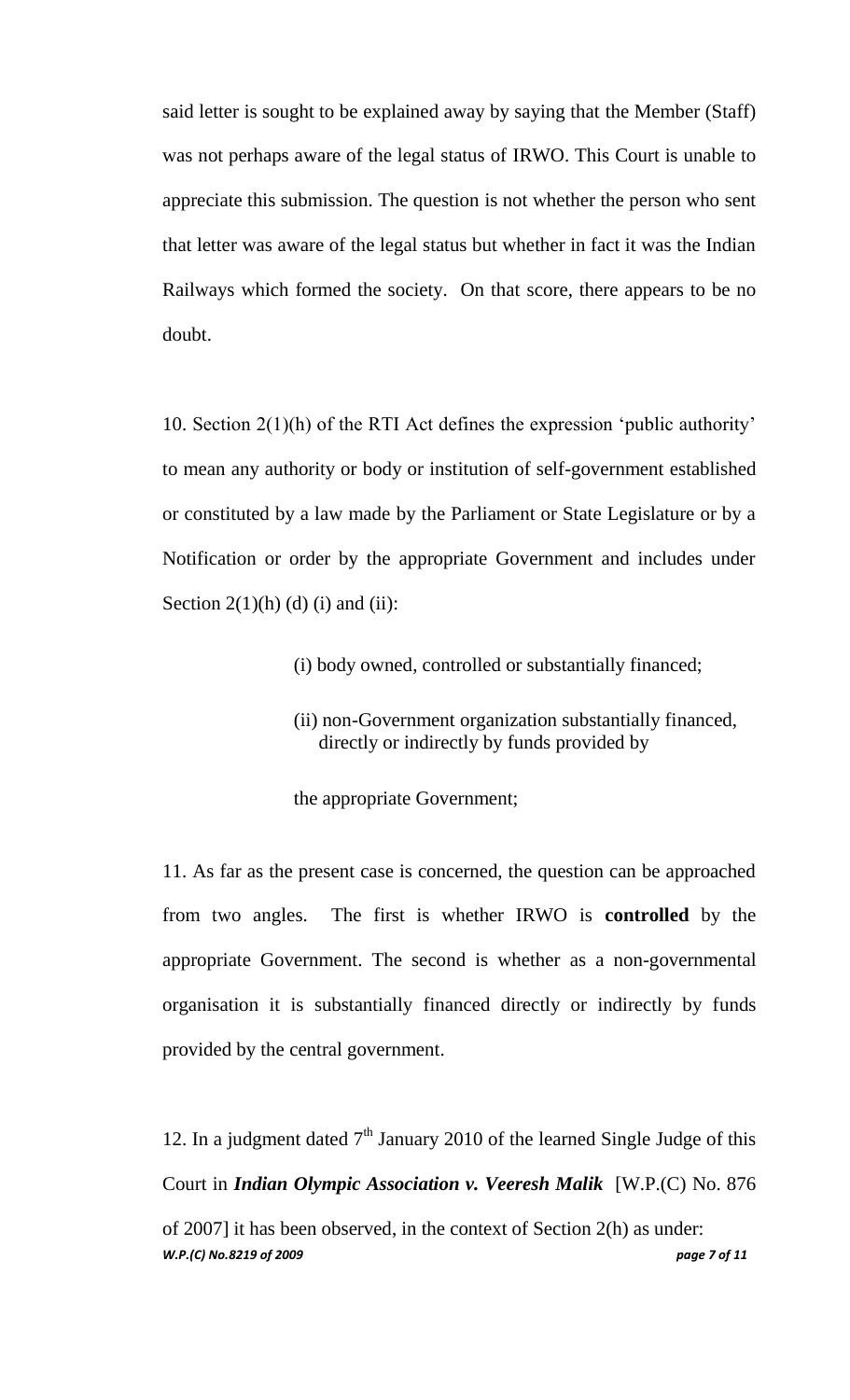"In the case of control, or ownership, the intention here was that the irrespective of the constitution (i.e. it might not be under or by a notification), if there was substantial financing, by the appropriate government, and ownership or control, the body is deemed to be a public authority. This definition would comprehend societies, co-operative societies, trusts, and other institutions where there is control, ownership, (of the appropriate government) or substantial financing. The second class, i.e. non-government organization, by its description, is such as cannot be "constituted" or "established" by or under a statute, or notification."

13. As regards what could constitute substantial financing, the Court in *Indian Olympic Association v. Veeresh Malik* observed as under:

"60.This Court therefore, concludes that what amounts to "substantial" financing cannot be straight-jacketed into rigid formulae, of universal application. Of necessity, each case would have to be examined on its own facts. That the percentage of funding is not "majority" financing, or that the body is an impermanent one, are not material. Equally, that the institution or organization is not controlled, and is autonomous is irrelevant; indeed, the concept of non-government organization means that it is independent of any manner of government control in its establishment, or management. That the organization does not perform - or pre-dominantly perform - "public" duties too, may not be material, as long as the object for funding is achieving a felt need of a section of the public, or to secure larger societal goals. To the extent of such funding, indeed, the organization may be a tool, or vehicle for the executive government's policy fulfillment plan."

*W.P.(C) No.8219 of 2009 page 8 of 11* 14. As regards the control of IRWO, this Court finds that the key posts in the IRWO are held by officials of the Railway Board although in an *ex*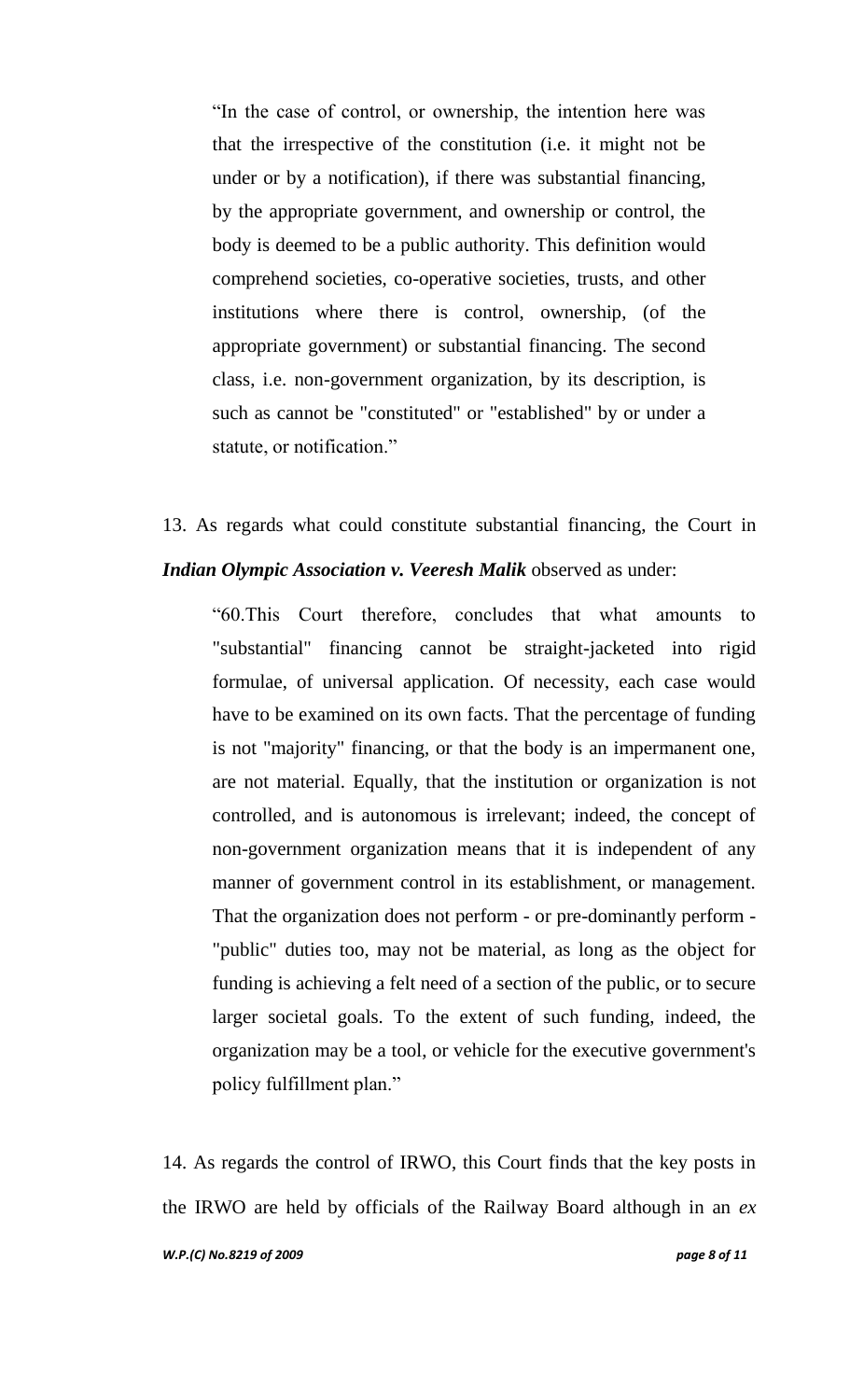*officio* capacity. It is not denied that the Chairman of the Railway Board is the patron of the Indian Railways and the Member(Staff), Railway Board is the Chairman of IRWO in ex officio capacity; that the Executive Directors of Establishment, Finance and Land Management are all members of the governing body; that the Managing Director of the IRWO is appointed by nomination by the Chairman, Railway Board and the Director (Technical), IRWO is by nomination by the Member (Staff) of Railway Board and is also a member of the governing body. The Director (Finance), IRWO is nominated by the Member (Staff) Railway Board. Four co-opted members are nominated/approved by the Chairman Railway Board. The IRWO Grievance Committee which is a permanent body is chaired by the Adviser, Land & Amenities, Railway Board. The above factors point to the control of the IRWO by the Ministry of Railways.

15. At this juncture it must be observed that the submission that the control has to be 'deep and pervasive' is based on the decisions rendered by the courts in the context of Article 12 of the Constitution. In the first place, the question whether IRWO is "state" is not relevant for answering the question whether it is a public authority for the purposes of the RTI Act. The definition of "public authority" under Section 2 (1) (h) RTI Act does not talk of "deep and pervasive" control. It is enough if it is shown that the authority is "controlled" by the central government. The composition of the Governing Body of IRWO and the manner of appointments of key personnel of the IRWO as noticed hereinbefore bears testimony to the control that the central government through the Ministry of Railways and Railway Board has over IRWO.

*W.P.(C) No.8219 of 2009 page 9 of 11*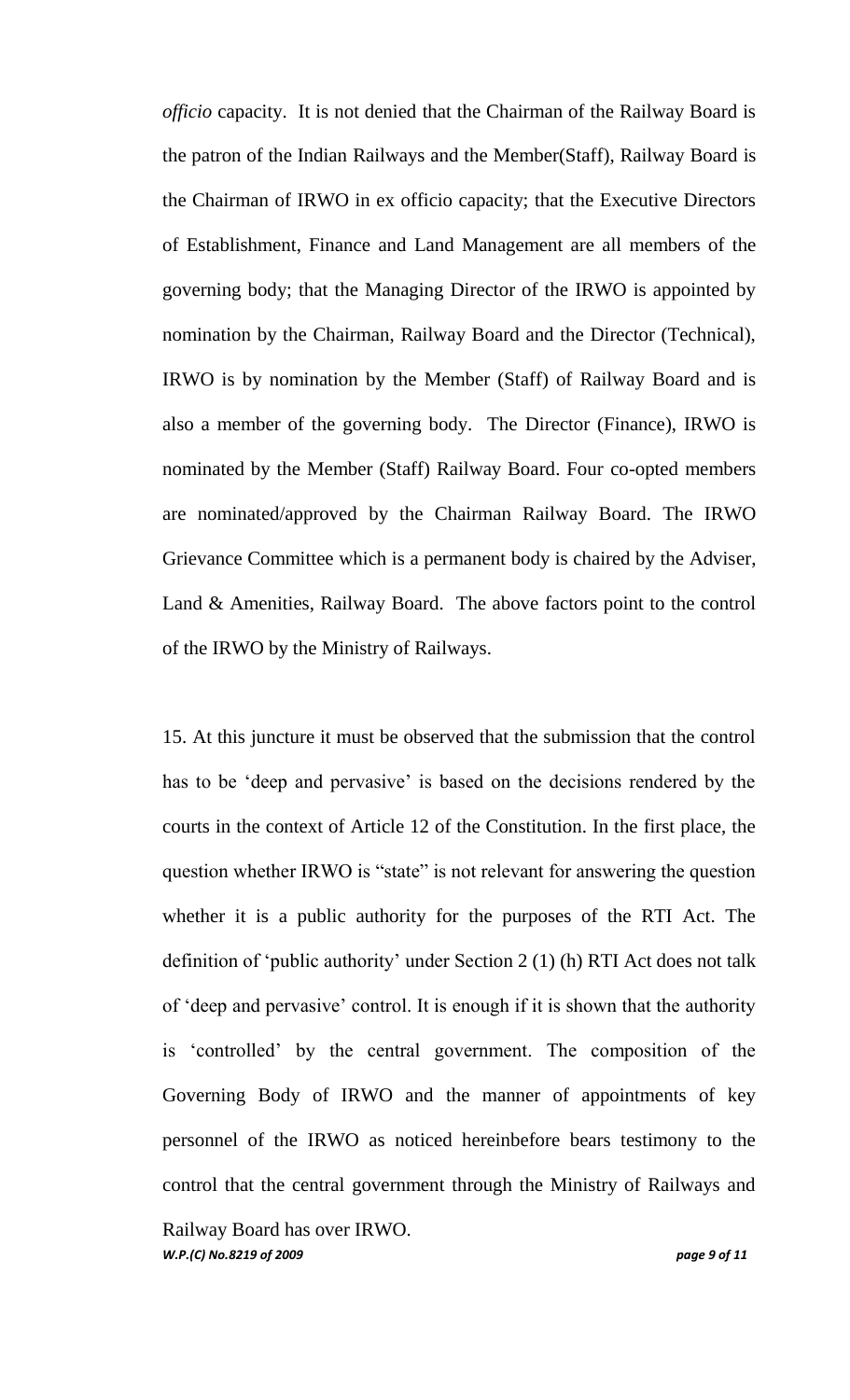16. As regards the financing, it is important to note that apart from the past financing through loans by the Indian Railways and the Ministry of Railways even the recent proposal from the Ministry of Railways for a loan to the IRWO has not been rejected. All that is said is that "in this case also it has to be with the approval of the Ministry of Finance". Also importantly as regards the request by Indian Railways for loan from the PSUs it has been observed as under:

> "IRWO requested for loan from Railway PSUs like Rs. 20 crores each from RITES, CONCOR and IRCON and Rs.10 crores each from IRCTC & Railtel Corporation at the same term and conditions as last time as mentioned at Genesis above. IRWO has discussed the matter with IRFC and advised that IRFC is agreeable to advance loan to IRWO at appropriate terms. However, IRWO still feels that possibilities may be explored for advancing the loan from Railway PSUs (viz. IRCON, RITES, CONCOR, etc.) since rate of interest from bank would be high."

17. It is, therefore, not possible to agree with the contentions of learned counsel for the Petitioner that there is no substantial financing of the IRWO through funds directly or indirectly provided by the Ministry of Railways. The point here is whether such financing is accessible to the IRWO. The answer to that question has to be in the affirmative. This distinguishes IRWO from any other society that may not have similar access to government funds. The other factors highlighted in the counter affidavit filed by the Respondents also demonstrate the control over the IRWO of the Ministry of Railways.

*W.P.(C) No.8219 of 2009 page 10 of 11*